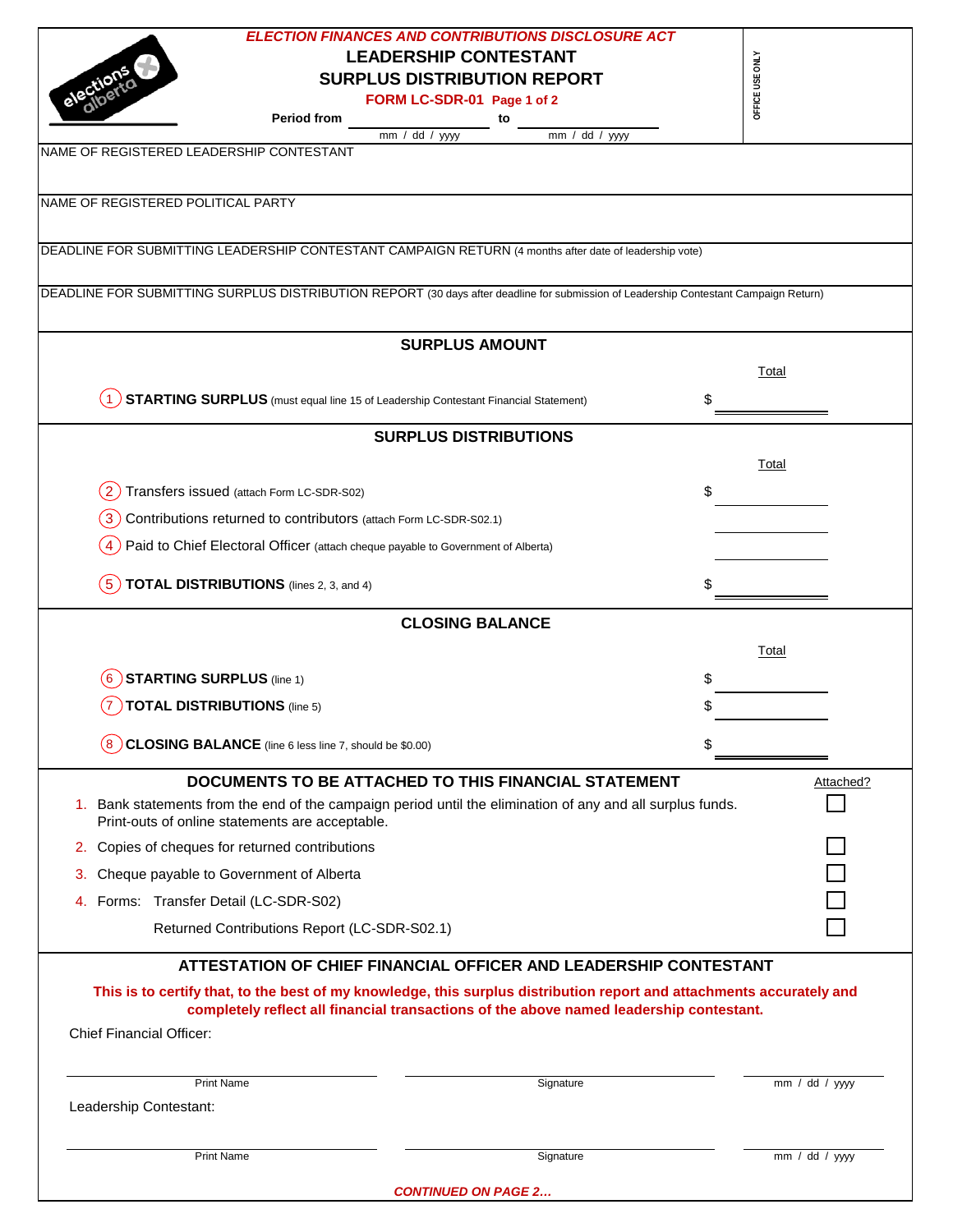| <b>ELECTION FINANCES AND CONTRIBUTIONS DISCLOSURE ACT</b>                                                                                                        |                 |  |  |  |  |  |
|------------------------------------------------------------------------------------------------------------------------------------------------------------------|-----------------|--|--|--|--|--|
| <b>LEADERSHIP CONTESTANT</b>                                                                                                                                     |                 |  |  |  |  |  |
| <b>SURPLUS DISTRIBUTION REPORT</b>                                                                                                                               |                 |  |  |  |  |  |
| FORM LC-SDR-01 Page 2 of 2                                                                                                                                       |                 |  |  |  |  |  |
| <b>Period from</b><br>to                                                                                                                                         |                 |  |  |  |  |  |
| $\overline{mm}$ / dd / yyyy<br>$\overline{mm}$ / dd / yyyy                                                                                                       |                 |  |  |  |  |  |
| NAME OF REGISTERED LEADERSHIP CONTESTANT                                                                                                                         |                 |  |  |  |  |  |
|                                                                                                                                                                  |                 |  |  |  |  |  |
| NAME OF REGISTERED POLITICAL PARTY                                                                                                                               |                 |  |  |  |  |  |
|                                                                                                                                                                  |                 |  |  |  |  |  |
|                                                                                                                                                                  |                 |  |  |  |  |  |
| DEADLINE FOR SUBMITTING LEADERSHIP CONTESTANT CAMPAIGN RETURN (4 months after date of leadership vote)                                                           |                 |  |  |  |  |  |
|                                                                                                                                                                  |                 |  |  |  |  |  |
| DEADLINE FOR SUBMITTING SURPLUS DISTRIBUTION REPORT (30 days after deadline for submission of Leadership Contestant Campaign Return)                             |                 |  |  |  |  |  |
|                                                                                                                                                                  |                 |  |  |  |  |  |
| <b>NOTES</b>                                                                                                                                                     |                 |  |  |  |  |  |
| 1. Any campaign funds held by a leadership contestant at the end of a campaign period for the leadership contest must, at the time the                           |                 |  |  |  |  |  |
| leadership contestant campaign return is required to be filed under section EFCDA 43.02, at the option of the leadership contestant,                             |                 |  |  |  |  |  |
| (a) be transferred to the registered party of which the leadership contestant sought the leadership, or                                                          |                 |  |  |  |  |  |
| (b) be returned to the contributors who contributed to the leadership contestant's campaign in accordance with the directions of the<br>Chief Electoral Officer. |                 |  |  |  |  |  |
|                                                                                                                                                                  |                 |  |  |  |  |  |
| 2. A leadership contestant who has not carried out the above within 30 days after the day on which the leadership contestant campaign                            |                 |  |  |  |  |  |
| return is required to be filed under section 43.02 must immediately pay those funds to the Chief Electoral Officer for deposit in the                            |                 |  |  |  |  |  |
| General Revenue Fund.                                                                                                                                            |                 |  |  |  |  |  |
| 3. This Surplus Distribution Report and attachments are to be received at Elections Alberta by 4:30 pm 30 days after the submission                              |                 |  |  |  |  |  |
| deadline for the Leadership Contestant Campaign Return.                                                                                                          |                 |  |  |  |  |  |
|                                                                                                                                                                  |                 |  |  |  |  |  |
| <b>ACCEPTANCE BY ELECTIONS ALBERTA</b>                                                                                                                           |                 |  |  |  |  |  |
|                                                                                                                                                                  |                 |  |  |  |  |  |
| Authorized Signature                                                                                                                                             | mm / dd / yyy   |  |  |  |  |  |
|                                                                                                                                                                  |                 |  |  |  |  |  |
| <b>FORWARD SIGNED ORIGINAL TO ELECTIONS ALBERTA</b>                                                                                                              | OFFICE USE ONLY |  |  |  |  |  |
| Suite 100, 11510 Kingsway NW, Edmonton, AB T5G 2Y5 780.427.7191<br><b>ENTERED:</b>                                                                               |                 |  |  |  |  |  |
| FAXED OR SCANNED COPIES ARE NOT ACCEPTED - ORIGINAL FORM ONLY                                                                                                    |                 |  |  |  |  |  |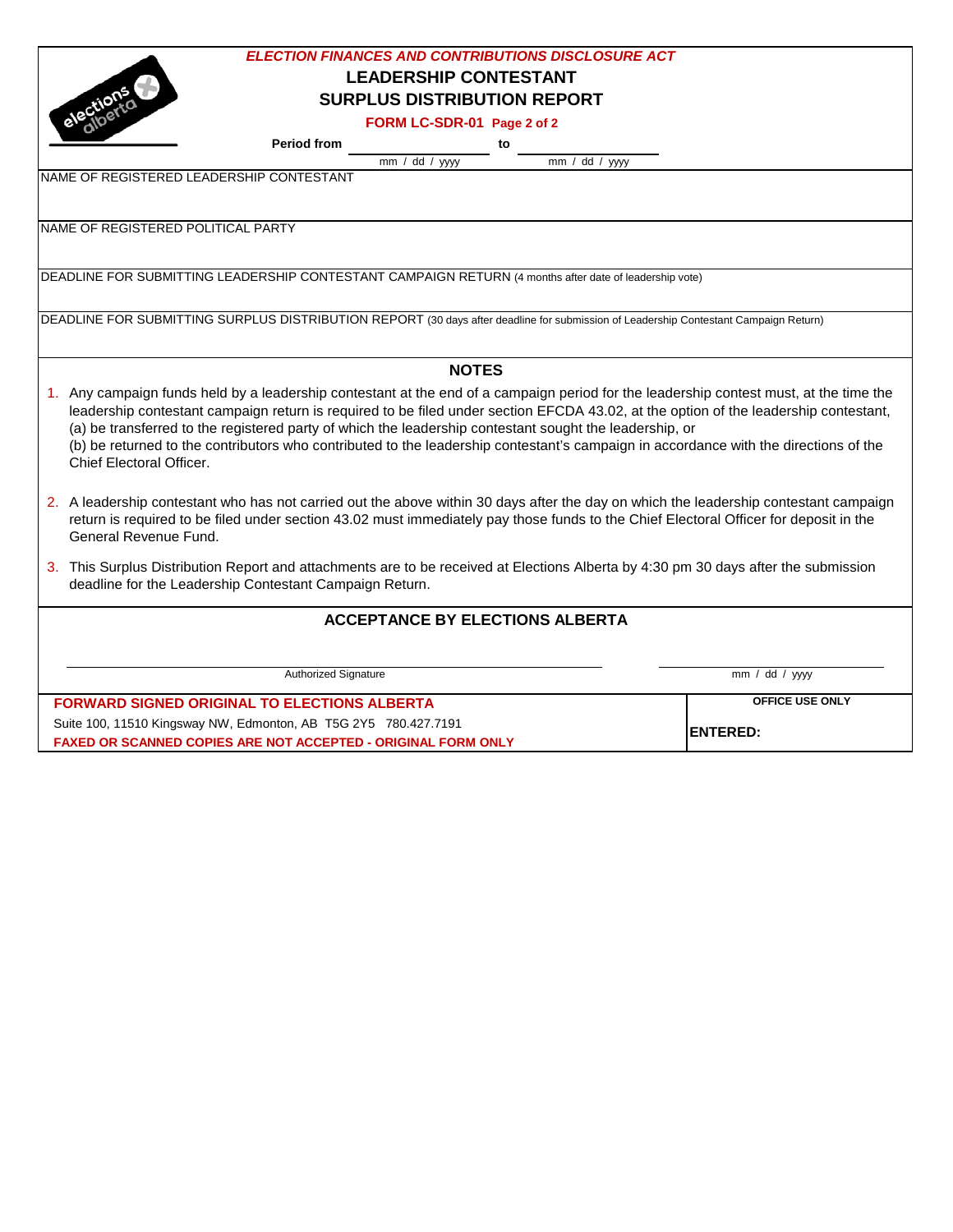| elections<br>NAME OF REGISTERED LEADERSHIP CONTESTANT | OFFICE USE ONLY                                |                                                            |              |
|-------------------------------------------------------|------------------------------------------------|------------------------------------------------------------|--------------|
| <b>Date</b>                                           | Transfers issued to registered political party |                                                            | <b>Money</b> |
|                                                       |                                                |                                                            | \$           |
|                                                       |                                                |                                                            | \$           |
|                                                       |                                                |                                                            | \$           |
|                                                       |                                                |                                                            | \$           |
|                                                       |                                                |                                                            | \$           |
|                                                       |                                                |                                                            | \$           |
|                                                       |                                                |                                                            | \$           |
|                                                       |                                                |                                                            | \$           |
|                                                       |                                                |                                                            | \$           |
|                                                       |                                                | (must agree with Surplus Distribution Report line 2) TOTAL | \$           |

**NOTES**

1. Any campaign funds held by a leadership contestant at the end of a campaign period for the leadership contest must, at the time the leadership contestant campaign return is required to be filed under section EFCDA 12.2, at the option of the leadership contestant, (a) be transferred to the registered party of which the leadership contestant sought the leadership, or (b) be returned to the contributors who contributed to the leadership contestant's campaign in accordance with the directions of the Chief Electoral Officer.

<sup>2.</sup> This schedule is an official component of the Leadership Contestant Surplus Distribution Report. All attestations as to the accuracy of the Leadership Contestant Surplus Distribution Report apply equally to this attachment.